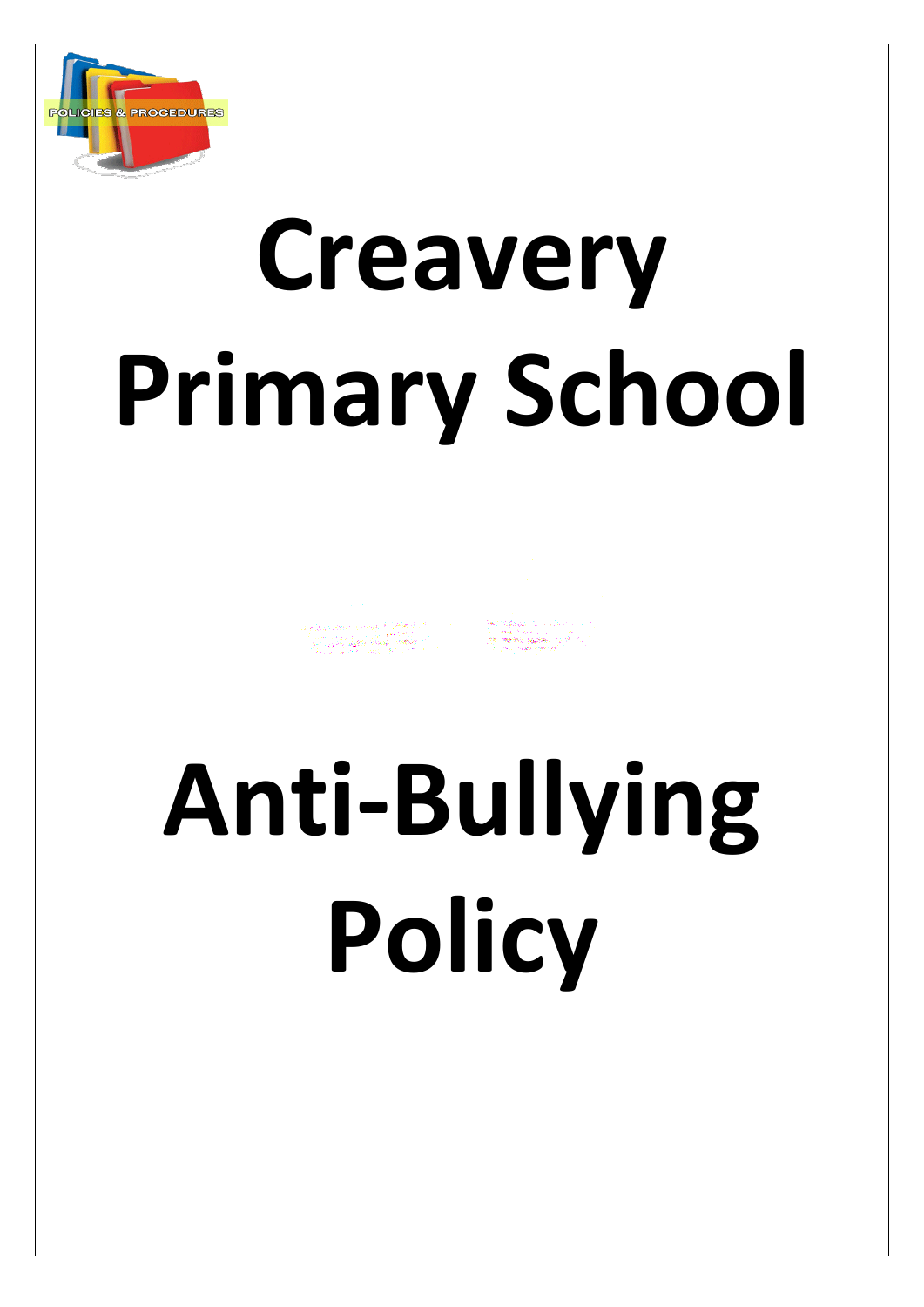# **B. ANTI-BULLYING POLICY**

## **DEFINITION**

Bullying is the repeated oppression, psychological or physical of a less-powerful child by a more-powerful child or group of children or adult(s).

## RATIONALE

To create a school ethos where children feel safe, secure and valued, and where there is neither need nor opportunity to engage in behaviour which could be described as bullying.

## AIMS

- $\checkmark$  To provide a stable, happy atmosphere in which every child learns to respect himself and others, feels safe and valued, and is able to develop to his full potential.
- $\checkmark$  To encourage the development of intellectual, moral, cultural, social and spiritual values which will enable the pupils to become responsible members of their community.
- $\checkmark$  To develop self-confidence and independence which will enable the children to take responsibility for themselves, for self-discipline and for organising their own learning, in preparation for post-primary education and adult life.
- $\checkmark$  To provide a broad and balanced curriculum which meets the needs of individual children, and provides opportunities for each child to succeed, incorporating all the subjects laid down by the 1989 N.I. Reform Order
- $\checkmark$  To encourage parents to feel that they play a vital role in the life of the school.
- $\checkmark$  To inform Governors regarding Curriculum Development, Staffing arrangements and any other matters relating to the effective management of the school.
- $\checkmark$  Where possible to use Teaching Methods which actively promote co-operative behaviour, encourage all children to participate, and demonstrate that the teacher feels all children are of equal worth. This will then be reflected in how the pupils treat each other.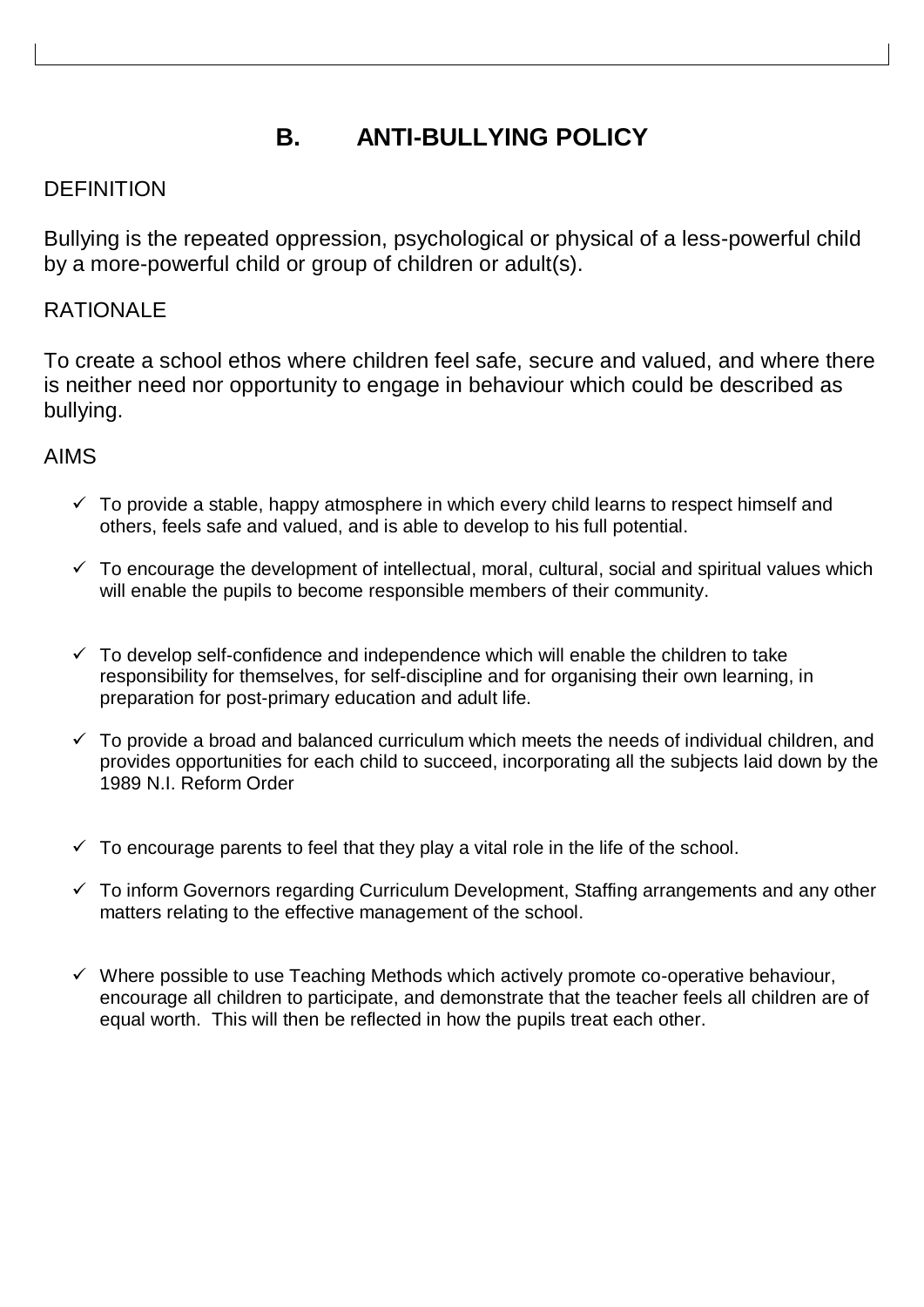# PROCEDURES/PREVENTATIVE MEASURES

- $\checkmark$  Pupils will not retaliate but report any incident or problem immediately to the supervising member of staff. Depending on the nature of the incident reference will be made as soon as possible to the Principal.
- $\checkmark$  Through Class/School Assemblies, other related lessons and Class/School Council, pupils will develop an understanding of Bullying, how to prevent it, and the penalties for taking part in it.
- $\checkmark$  Teaching in the school will be aimed at matching the needs, interests and abilities of all pupils.
- $\checkmark$  Supervising Staff will be vigilant in all areas of the school, especially known trouble spots, they will find time to listen to children's concerns, and will follow up all incidents which may involve Bullying. Where necessary, certain areas of the school will be made "out of bounds."
- $\checkmark$  Games on the playground will be introduced and special Playtime Equipment provided.
- $\checkmark$  Seating Areas will be provided in different parts of the school grounds.
- $\checkmark$  Supervisory Assistants will be given a high status in the school system, will be addressed formally, will receive appropriate training, and incidents reported by them will be followed up.
- $\checkmark$  Where it is not regarded as necessary to refer an incident to the Principal, the following sanctions will be used by the Supervisory Assistants.
	- An explanation of the behaviour to the Supervisor followed by an apology from the child.
	- A short time out from their friends lasting from 2-5 minutes.
- $\checkmark$  Parents will be reminded regularly of the school rules, and will be encouraged to contact the School if they are concerned about their child.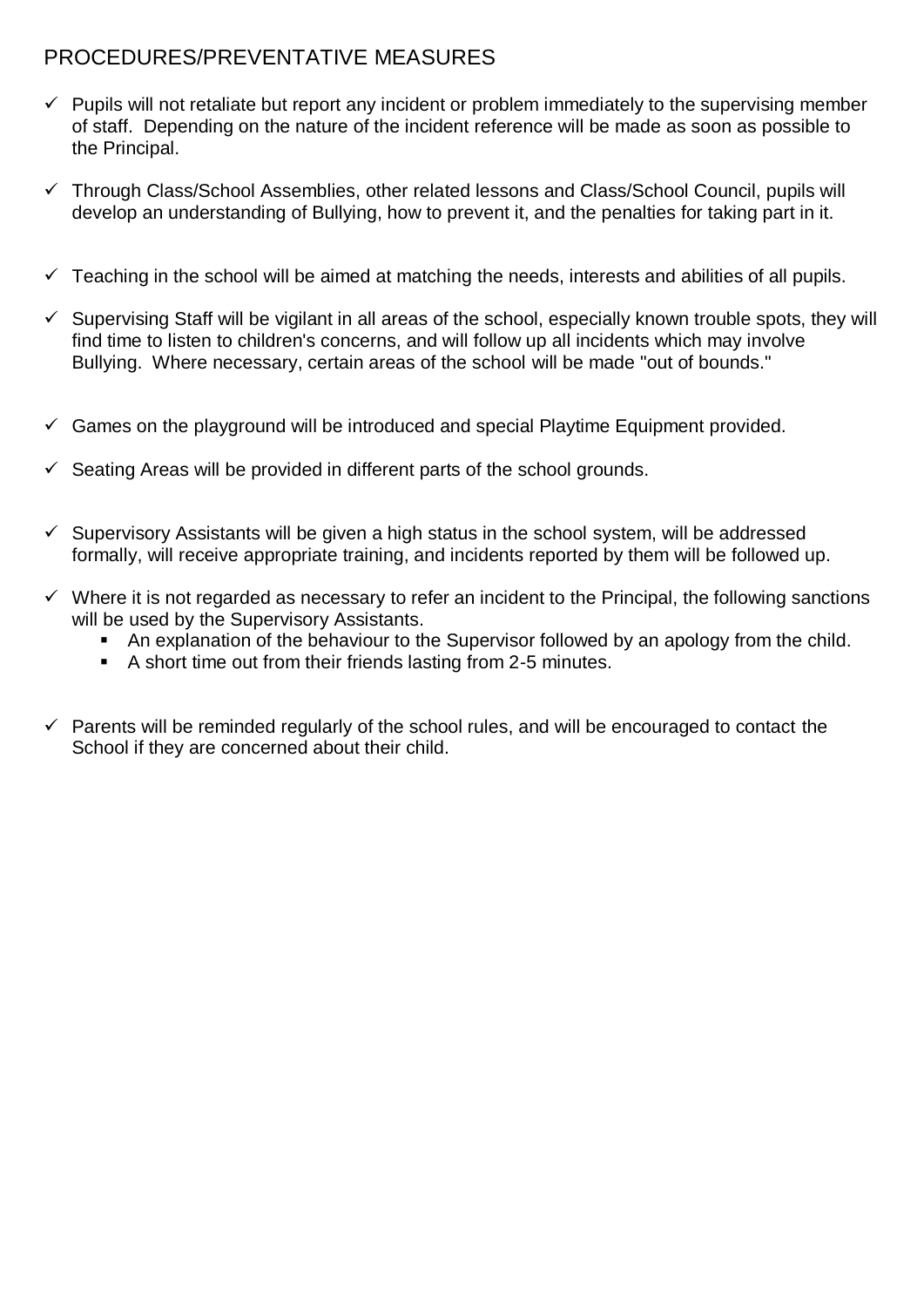# PROCEDURES/REACTIVE MEASURES

# *THE VICTIM*

- $\checkmark$  Through listening and establishing a genuine two-way communication, every effort will be made to:
	- understand the behaviour, thinking and feelings of the Victim.
	- get a true picture of the incident, what led to it, and what occurred.
- $\checkmark$  The listener will empathise with the Victim.
- $\checkmark$  Two or three of the Victim's class group or friends will be enlisted to support the Victim and to provide feedback on the situation.
- $\checkmark$  The Victim will be helped to make assertive statements calmly and clearly, and to say no to the Bully.
- $\checkmark$  If the victim is being subjected to name-calling, the technique of "fogging" will be suggested. The pupil responds to each taunt with the same neutral statement such as "You might think so" in a calm and nonchalant manner.
- $\checkmark$  The Victim will learn how to look at his tormentor in the eye and walk away confidently and unhesitatingly.
- $\checkmark$  Circle time activities (Monday class Assembly) will boost the child's self-esteem through the giving and receiving of positive statements such as "I like myself because........"

# *THE BULLY*

- $\checkmark$  Through listening and establishing a genuine two-way communication, every effort will be made to:
	- understand the behaviour, thinking and feelings of the Bully
	- get a true picture of the incident, what led to it, and what occurred.
- $\checkmark$  Evidence is obtained from observers.
- $\checkmark$  In a one-to-one situation the teacher explains to the Bully the values of the school, and the importance of showing respect and tolerance to others.
- $\checkmark$  If it is a first time incident the Bully will be expected to apologise to the Victim in the presence of the teacher.
- $\checkmark$  If it is a repeat of a previous occurrence, contact will be made with the Bully's parents to ensure that they are aware of the school's policy, and that they will consequently try to impress the values of the school on their child.
- $\checkmark$  Penalties can range from school chores, withdrawal of privileges, time out, detention, suspension, exclusion or expulsion to formal charges with the Police.
- $\checkmark$  An attempt will be made to help the Bully empathise with his Victim and understand how the Victim feels. Circle Time can be used to increase the Bully's awareness of other people's feelings.
- $\checkmark$  An attempt to teach the Bully new social skills will include:
	- discussing with the Bully about his interests and how he views himself
	- discussing with the Bully his behaviour and feelings before, during and after the bullying situation
	- discussing a range of alternative behaviours.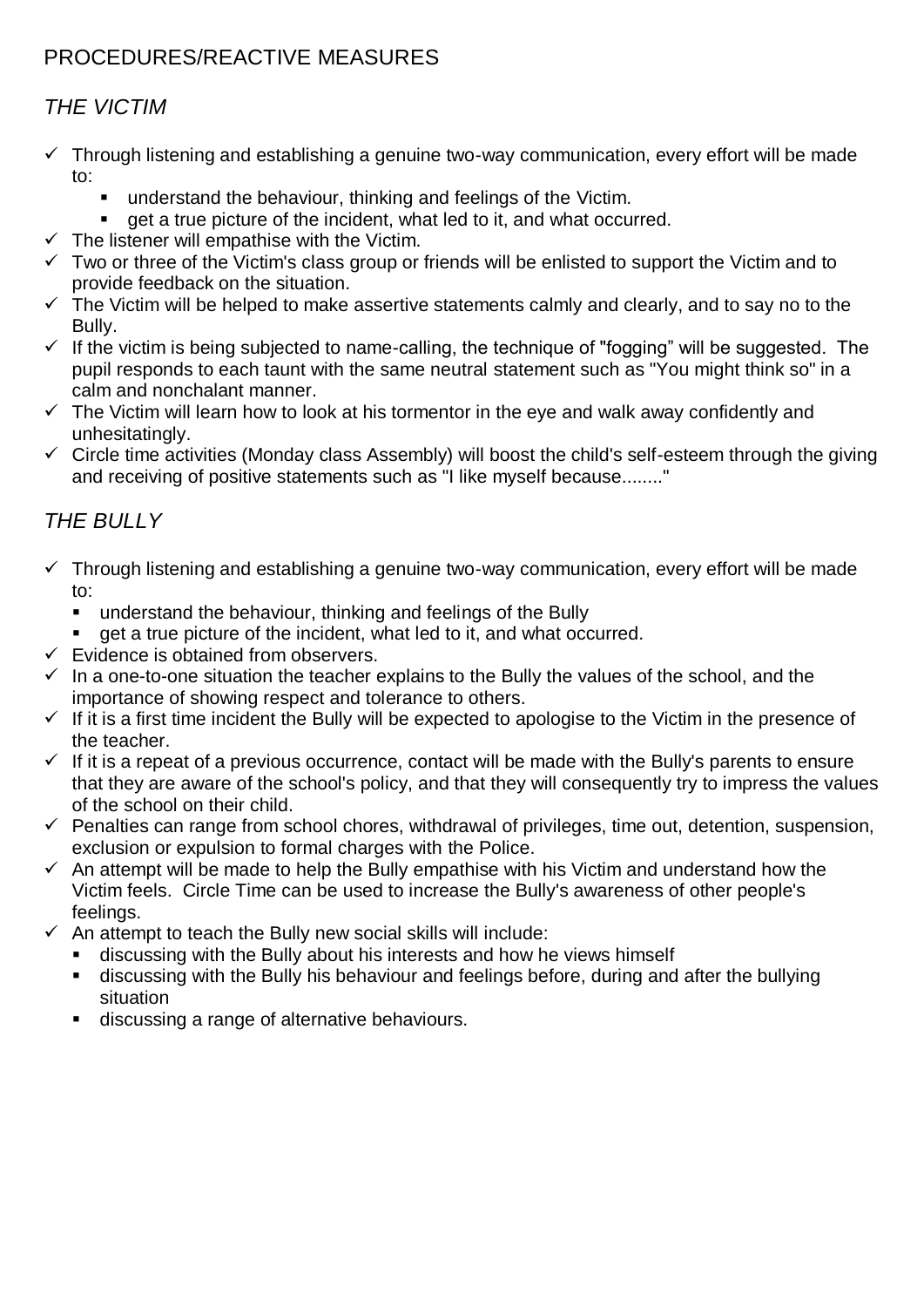#### **Procedures/Preventative Measures**

- $\checkmark$  Pupils will not retaliate but report any incident or problem immediately to the supervising member of staff. Depending on the nature of the incident reference will be made as soon as possible to the Principal.
- ✓ Through Assemblies, other related lessons and Class/School Council, pupils will develop and understanding of Bullying, how to prevent it, and the penalties for taking part in it.
- $\checkmark$  Teaching in the school will be aimed at matching the needs, interests and abilities of all pupils.
- $\checkmark$  Supervising Staff will be vigilant in all areas of the school, especially known trouble spots, they will find time to listen to children's concerns, and will follow up all incidents which may involve Bullying. Where necessary, certain areas of the school will be made 'out of bounds'.
- $\checkmark$  Games on the playground will be introduced and special Playtime Equipment provided.
- $\checkmark$  Seating Areas will be provided in different parts of the school grounds.
- $\checkmark$  Supervisory Assistants will be given a high status in the school system, will be addressed formally, will receive appropriate training, and incidents reported by them will be followed up.
- $\checkmark$  Parents will be reminded regularly of the school rules, and will be encouraged to contact the School if they are concerned about their child.
- $\checkmark$  Where it is not regarded as necessary to refer to the incident to the Principal, the following sanctions will be used by Supervisory Assistants.
- An explanation of the behaviour to the Supervisor followed by an apology from the child.
- A short time out from their friends lasting from 2-5 minutes.
- $\checkmark$  Parents will be reminded regularly of the school rules, and will be encouraged to contact the School if they are concerned about their child.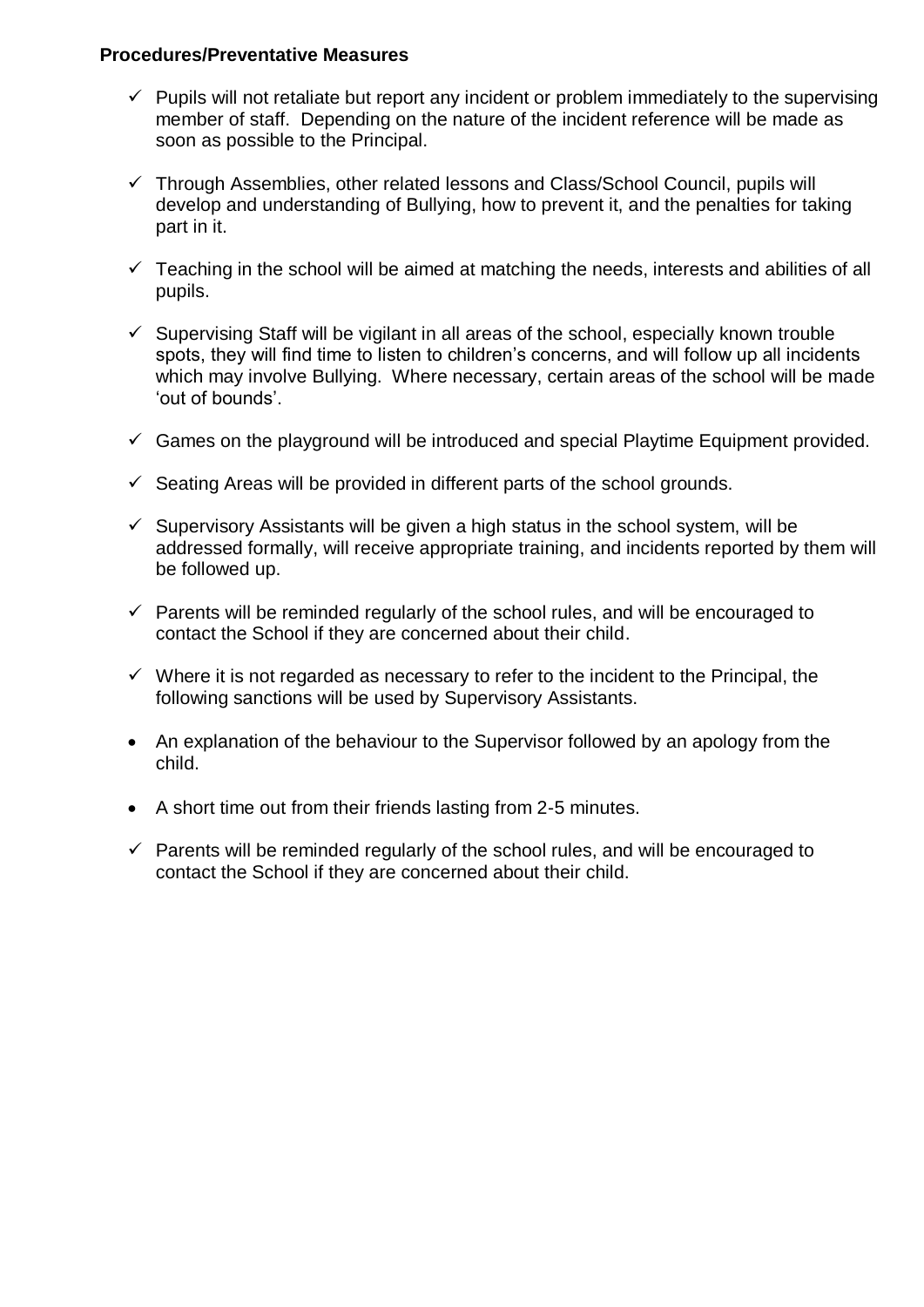#### **PSE/Pastoral Programme**

Personal safety programmes are an integral part of the PSHE/RSE curriculum and help pupils to develop a range of skills including assertiveness and communication, enabling them to identify dangerous situations and prepare them to deal with these issues.

All subject areas will provide opportunities for exploring matters related to Bullying e.g. Art, Drama, Literacy, RE. The pastoral programme is cross-curricular and will be taught wherever relevant opportunities exist.

#### **Supervision**

Teachers will promote an anti-bullying culture in their teaching roles and be involved in a supervisory role before school, during class time, at break time and after school at specific times according to activities.

Lunchtime supervision is provided by ancillary staff between 12.15pm and 1.00pm in the playground, in the dining room and in classrooms if the weather is wet.

#### **Staff Training**

Opportunities will be provided to raise awareness of the nature and extent of Bullying in school during staff meetings and inset sessions where available. The policy will be reviewed periodically and all members of the school community will be made aware of its content.

#### **Curriculum Links**

This policy along with those for Pastoral Care, Child Protection, Positive Behaviour, Health Education, Special Education Needs, Relationships and Sexuality Education share the goal of creating an environment in which pupils and teachers feel secure and confident in the knowledge that their concerns will be listened to and dealt with in a sympathetic, respectful and appropriate manner.

#### **Monitoring and Evaluation**

The whole school anti-bulling policy will be subject to review in the light of the types of bulling behaviour reported. Careful records will be kept to assess the frequency, location and implications of such incidents.

Pupils, parents and staff may be approached by way of random surveys. The planned programme and activities will be evaluated as to its effectiveness when it is in operation.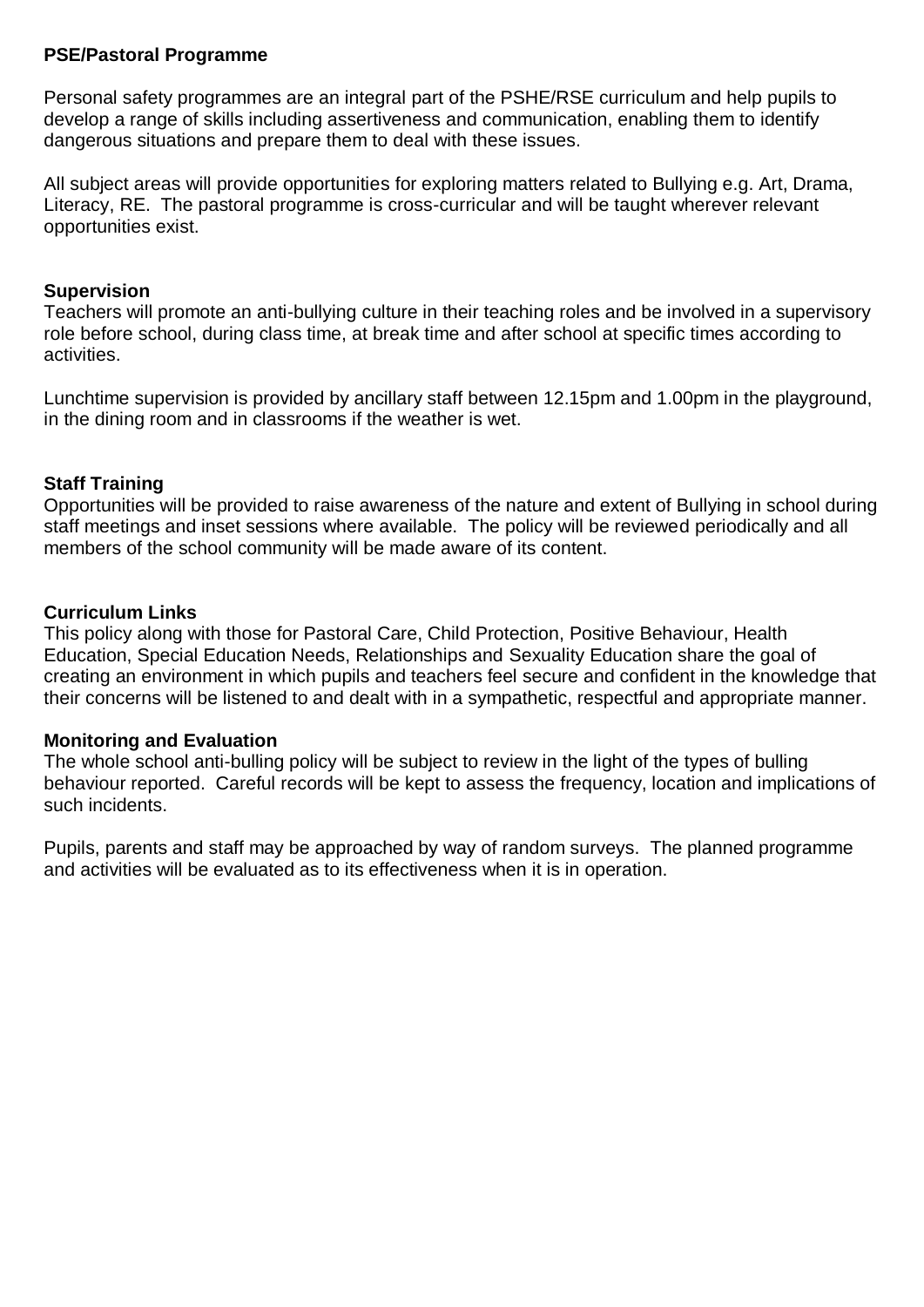### **Teaching Children Methods of 'Self Defence'**

Children need to be taught ways in which they can make a stand against bullies and their intimidating behaviour.

- Tell a friends what is happening. It is much harder for the bully to pick on you if you have the support of a friend.
- Try to ignore the bulling or say 'NO' and walk away. It is difficult for a bully to abuse someone who won't stand still to listen.
- Try not to show that you are angry or upset. Bullies love to provoke a reaction just for fun. If you can keep calm and hide your emotions, they may get bored and leave you alone.
- Don't fight back. If you fight back you could make the situation worse, get hurt or get into trouble yourself.

#### **Knowing Who to Tell**

**I**t is important to encourage anyone who is being bullied, or has witnessed bullying to tell someone about it. Class teachers can be approached to deal with initial reports. Referrals can be made if incidents become more serious or of continuous nature.

Telling about bullying isn't 'telling tales' or 'grassing'. A child has the right to be safe from attacks and harassment and should not remain silent when being tormented and hurt.